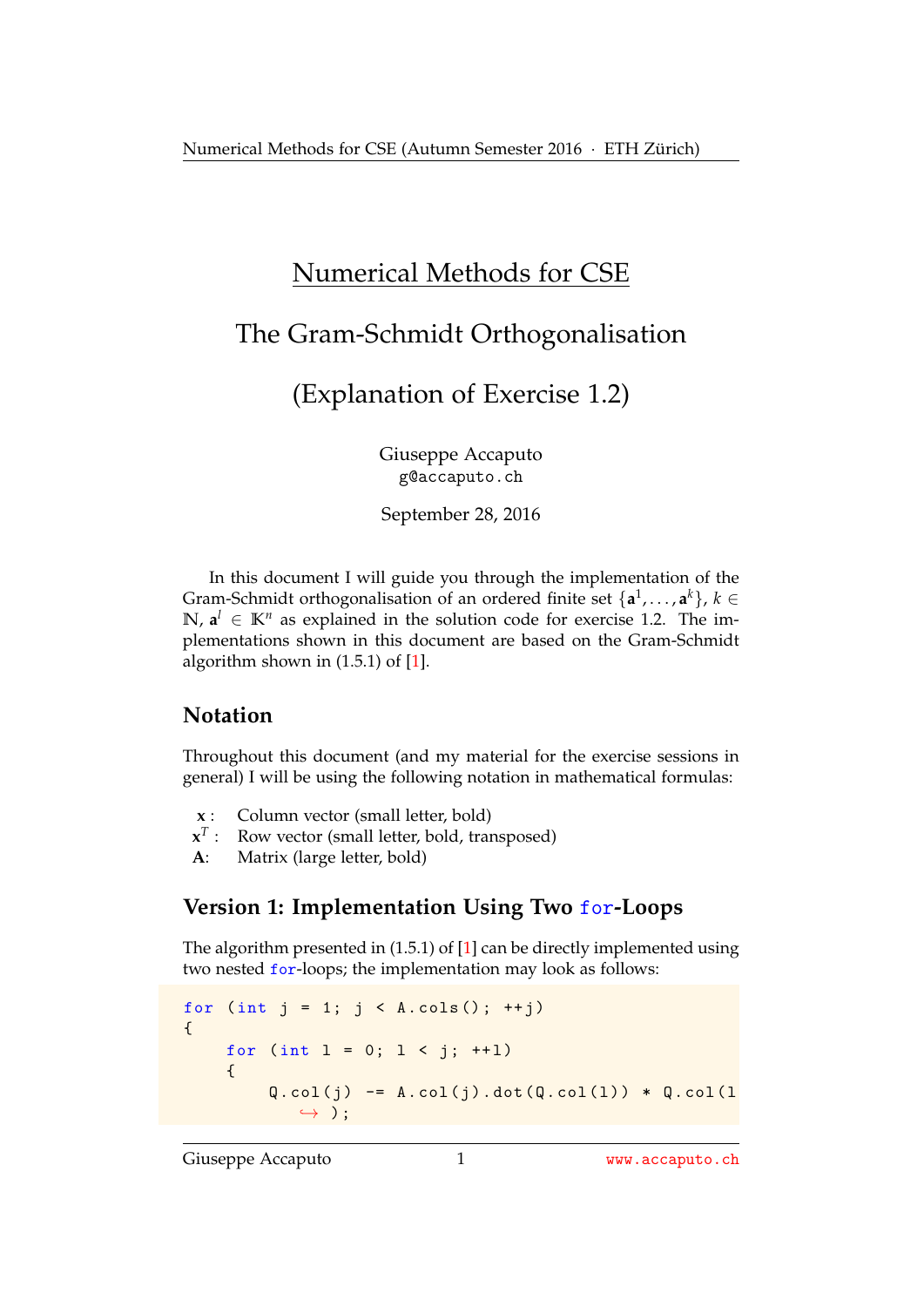```
}
       ...
}
```
### **Version 2: Implementation Using Only One** for**-Loop**

In this section I am going to explain the implementation and the mathematical idea behind the solution provided in /NumCSE/Assignments/Codes ,→ /MatVec/GramSchmidt/solutions\_nolabels/gramschmidt.cpp.

In the solution code one can see that the inner-most for-loop has been replaced by a matrix-vector multiplication:

```
for (int j = 1; j < A.\cosh(); ++j){
     Q.\text{col}(j) -= Q.\text{leftCols}(j) * (Q.\text{leftCols}(j).
         \rightarrow transpose () * A.col(j));
}
```
Assuming that the vector indices in mathematical formulas (not in the code) start at 1, i.e., **q** <sup>1</sup> being the first vector, then the equation shown in the above code listing can be written as

<span id="page-1-0"></span>
$$
\mathbf{q}^{j} = \mathbf{q}^{j} - \mathbf{Q}_{j-1} \left( \mathbf{Q}_{j-1}^{T} \mathbf{a}^{j} \right) , \qquad (1)
$$

where **Q***j*−<sup>1</sup> is the matrix containing the first *j* − 1 columns of **Q**, i.e.,

<span id="page-1-1"></span>
$$
\mathbf{Q}_{j-1} = (\mathbf{q}^1, \cdots, \mathbf{q}^{j-1}) \quad . \tag{2}
$$

#### **First Confusing Fact: The Indices**

The first thing that may be confusing in Eq. [1](#page-1-0) is the fact that in the code both the Q.col(j) and Q.leftCols(j) functions use the same index *j*, but in the equation shown in Eq. [1](#page-1-0)  $\mathbf{q}^j$  and  $\mathbf{Q}_{j-1}$  use different values for the indices, namely *j* and  $j - 1$  respectively.

The reason for this is the following: since the columns of the matrix **Q** ∈  $\mathbb{R}^{n \times n}$  are numbered from 0, . . . , *n* − 1 in the code (not in the mathematical formula), i.e., Q.col(0) is the first column (in mathematical notation this would be the vector  $q^1$ ), by starting with  $j = 1$  in the for-loop we are accessing the *second* column of **Q** (since Q.col(0) is the first column). Further, since Q.leftCols(j) selects the first *j* columns of the matrix **Q** [\(see the Eigen documentation\)](https://eigen.tuxfamily.org/dox/group__TutorialBlockOperations.html), for  $j = 1$  we are actually selecting only the first column of **Q**. Since in each step *j* of the Gram-Schmidt algorithm the vector  $\mathbf{q}^j$  is constructed from the previous  $j-1$  vectors, one can see why we are working with  $\mathbf{Q}_{j-1} = (\mathbf{q}^1, \dots, \mathbf{q}^{j-1}).$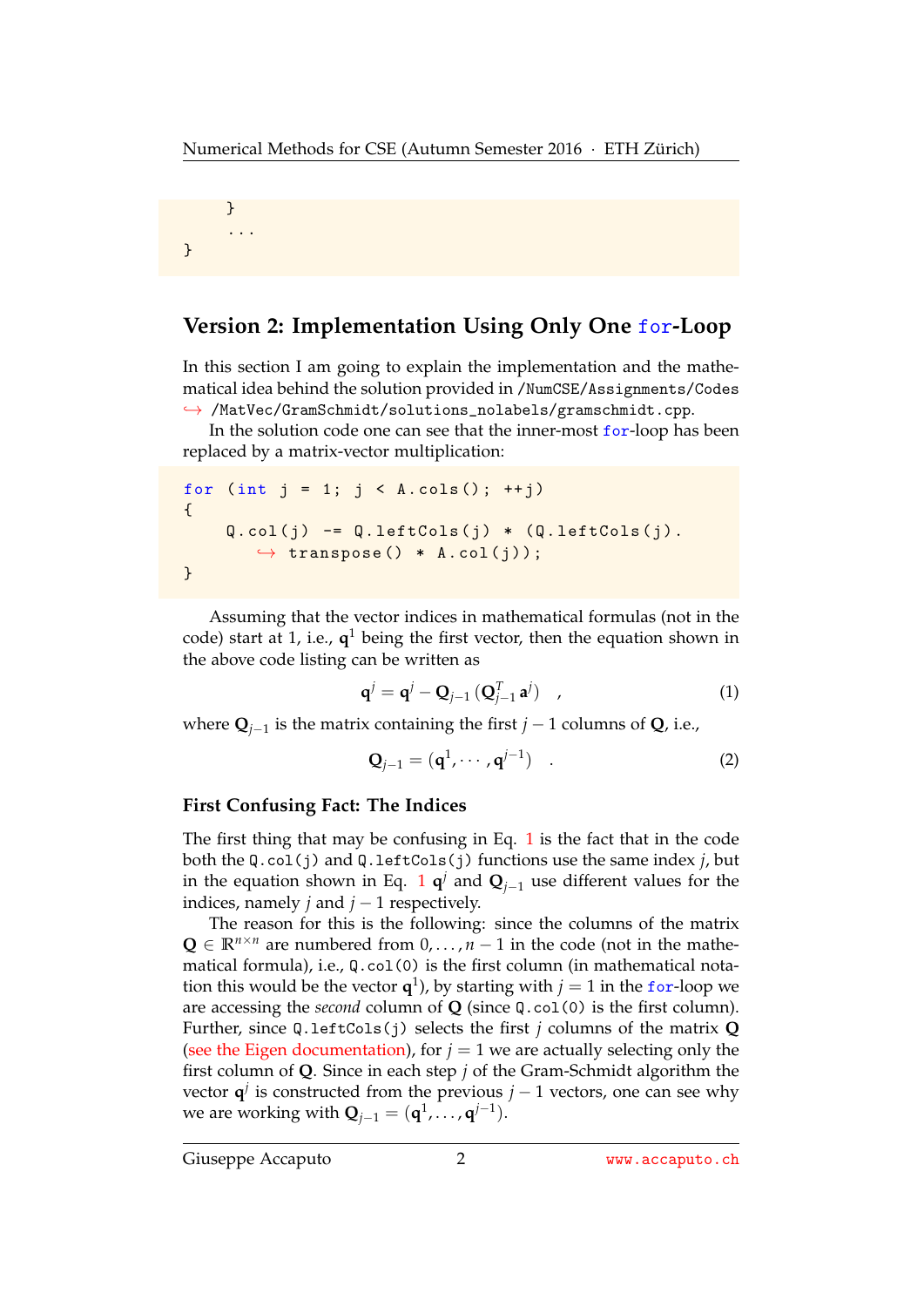#### **Second Confusing Fact: The Equation in General**

The second confusing thing in Eq. [1](#page-1-0) may be the equation in general.

Why can we replace the inner-most loop by introducing the matrixvector multiplication shown in Eq. [1?](#page-1-0)

#### **Working with Projections**

The projection operator is defined as [\[2\]](#page-4-0)

$$
\text{proj}_{\mathbf{u}} = \frac{\langle \mathbf{v}, \mathbf{u} \rangle}{\langle \mathbf{u}, \mathbf{u} \rangle} \mathbf{u} = \frac{\mathbf{v} \cdot \mathbf{u}}{\mathbf{u} \cdot \mathbf{u}} \mathbf{u} = \frac{\mathbf{v}^T \mathbf{u}}{\mathbf{u}^T \mathbf{u}} \mathbf{u}
$$
(3)

and it projects the vector **v** orthogonally onto the line spanned by vector **u**.

If **u** is normalized, i.e.  $\langle \mathbf{u}, \mathbf{u} \rangle = 1$ , then the projection operator simplifies to

<span id="page-2-1"></span>
$$
\text{proj}_{\mathbf{u}} = \mathbf{v} \cdot \mathbf{u}\mathbf{u} = (\mathbf{v}^T \mathbf{u})\mathbf{u}
$$
 (4)

The main part of the Gram-Schmidt algorithm in (1.5.1) of [\[1\]](#page-3-0) is given by

for 
$$
j = 2, 3, ..., n
$$
 do  
\n $\mathbf{q}^j := \mathbf{a}^j$   
\nfor  $l = 1, 2, ..., j - 1$  do  
\n $\mathbf{q}^j \leftarrow \mathbf{q}^j - \mathbf{a}^j \cdot \mathbf{q}^j \mathbf{q}^j$   
\nif  $(\mathbf{q}^j = \mathbf{0})$  then STOP  
\nelse  $\mathbf{q}^j \leftarrow \mathbf{q}^j / \|\mathbf{q}^j\|_2$ 

If we omit the inner-most  $for$ -loop and write the equation for  $q^j$  in an explicit way, we get

$$
\mathbf{q}^j \leftarrow \mathbf{q}^j - \left(\mathbf{a}^j \cdot \mathbf{q}^1 \mathbf{q}^1 + \mathbf{a}^j \cdot \mathbf{q}^2 \mathbf{q}^2 + \cdots + \mathbf{a}^j \cdot \mathbf{q}^{j-1} \mathbf{q}^{j-1}\right) \tag{5}
$$

Since the resulting vector  $\mathbf{q}^j$  gets normalized in a final step, i.e.  $\mathbf{q}^j/\|\mathbf{q}^j\|$ , we actually have an orthonormalization algorithm. Thus, by using the fact that all previous **q**<sup>1</sup> , . . . , **q***j*−<sup>1</sup> are orthonormalized (orthogonalized and normalized) in Eq. [5](#page-2-0) and by using the definition of the projection in Eq. [4,](#page-2-1) the calculation of  $q^j$  in Eq. [5](#page-2-0) can be rewritten as

<span id="page-2-2"></span><span id="page-2-0"></span>
$$
\mathbf{q}^j \leftarrow \mathbf{q}^j - \sum_{l=1}^{j-1} \text{proj}_{\mathbf{q}^l}(\mathbf{a}^j)
$$
 (6)

Giuseppe Accaputo 3 3 <www.accaputo.ch>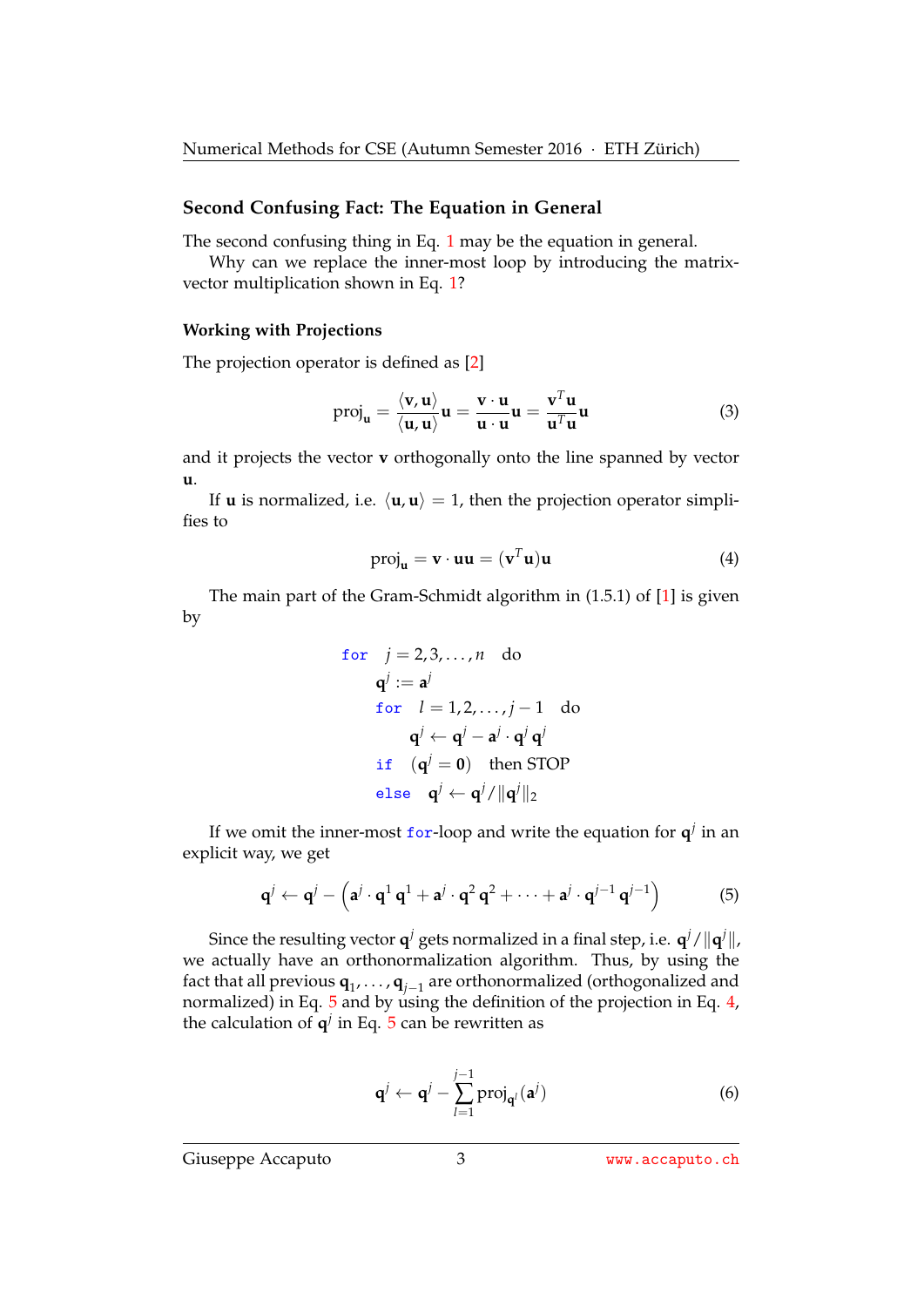Corollar 7.5 from [\[3\]](#page-4-1) defines the orthogonal projection **P<sup>Q</sup>** to be the projection onto the column-space of the matrix  $\mathbf{Q} = (\mathbf{q}_1, \dots, \mathbf{q}_n)$  with orthonormal columns and it is given by

<span id="page-3-1"></span>
$$
\mathbf{P}_{\mathbf{Q}} \equiv \mathbf{Q}\mathbf{Q}^T. \tag{7}
$$

This corollar also defines that

$$
\mathbf{P}_{\mathbf{Q}}\mathbf{y} = \mathbf{Q}\mathbf{Q}^T\mathbf{y} = \sum_{j=1}^n \mathbf{q}_j \mathbf{q}_j \cdot \mathbf{y}
$$
 (8)

Using the definition of the projection operator from Eq. [4](#page-2-1) we can now see that

$$
\mathbf{P}_{\mathbf{Q}}\mathbf{y} = \sum_{j=1}^{n} \text{proj}_{\mathbf{q}_j} \mathbf{y}
$$
 (9)

Thus, using the definition of the orthogonal projection **P<sup>Q</sup>** from Eq. [7](#page-3-1) in the calculation of  $q^j$  shown in Eq. [6,](#page-2-2) we can rewrite Eq. [6](#page-2-2) as follows:

$$
\mathbf{q}^{j} \leftarrow \mathbf{q}^{j} - \sum_{l=1}^{j-1} \text{proj}_{\mathbf{q}^{l}}(\mathbf{a}^{j})
$$
\n
$$
\iff
$$
\n
$$
\mathbf{q}^{j} \leftarrow \mathbf{q}^{j} - \underbrace{\mathbf{Q}_{j-1}\mathbf{Q}_{j-1}^{T}}_{=: \mathbf{P}_{\mathbf{Q}_{j-1}}} \mathbf{a}_{j} \quad , \tag{10}
$$

where **Q***j*−<sup>1</sup> is defined in Eq. [2.](#page-1-1)

The final version of the Gram-Schmidt algorithm — which is also implemented in the solution code — is then given by

for 
$$
j = 2, 3, ..., n
$$
 do  
\n $\mathbf{q}^j := \mathbf{a}^j$   
\n $\mathbf{q}^j \leftarrow \mathbf{q}^j - \mathbf{Q}_{j-1} \mathbf{Q}_{j-1}^T \mathbf{a}_j$   
\nif  $(\mathbf{q}^j = \mathbf{0})$  then STOP  
\nelse  $\mathbf{q}^j \leftarrow \mathbf{q}^j / \|\mathbf{q}^j\|_2$ 

#### **References**

<span id="page-3-0"></span>[1] R. Hiptmair, "Numerical methods for computational science and engineering." [https://www.sam.math.ethz.ch/~grsam/HS16/NumCSE/](https://www.sam.math.ethz.ch/~grsam/HS16/NumCSE/NumCSE16.pdf) [NumCSE16.pdf](https://www.sam.math.ethz.ch/~grsam/HS16/NumCSE/NumCSE16.pdf), 2016.

Giuseppe Accaputo 4 WWW.accaputo.ch